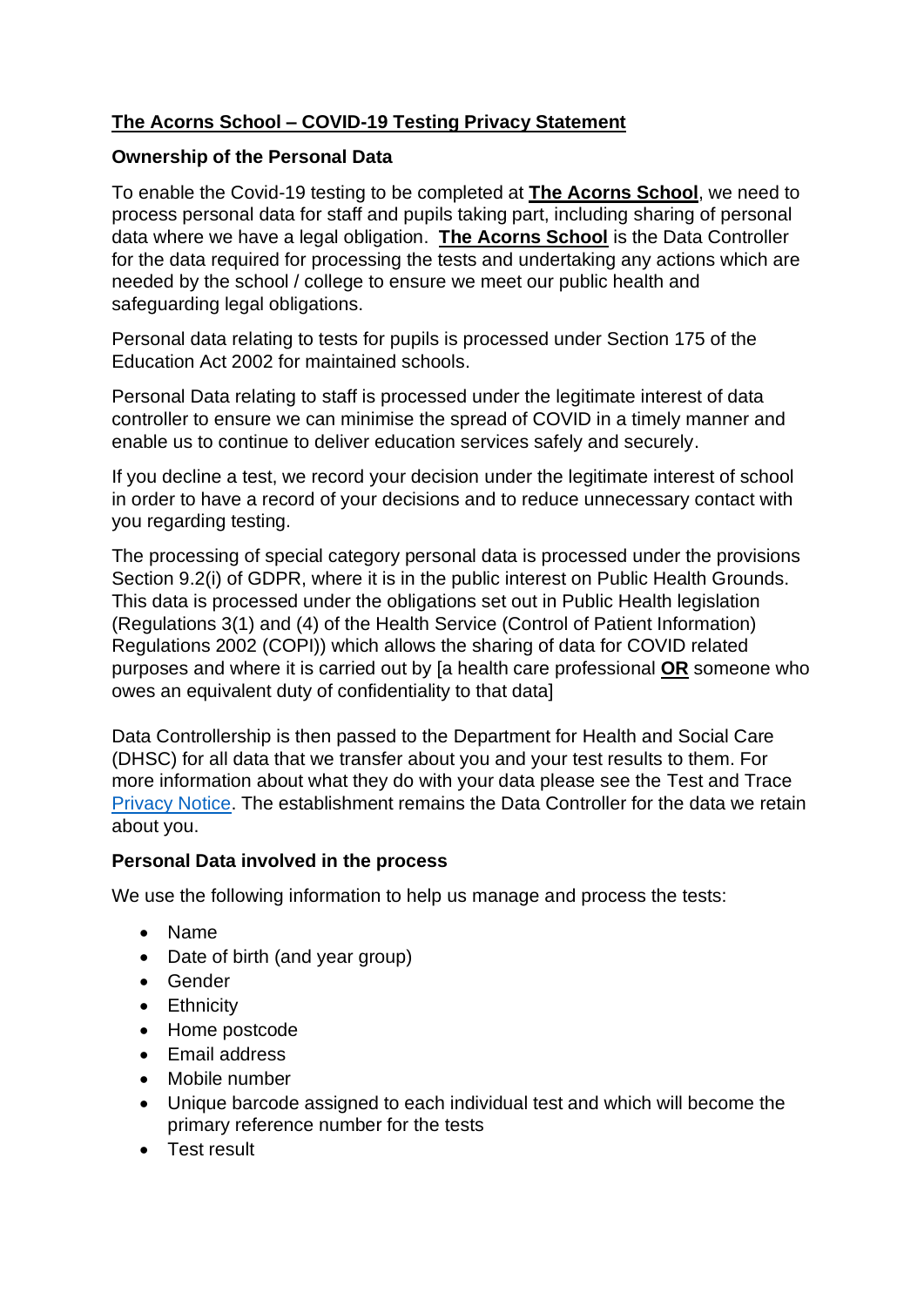• Parent/guardians contact details (if required)

We will only use information that is collected directly from you specifically for the purpose of the tests, even if you have previously provided us with this information.

#### **How we store your personal information**

The information will only be stored securely on local spreadsheets in school/college whilst it is needed. It will also be entered directly onto DHSC digital services for the NHS Test and Trace purposes. Schools/colleges will not have access to the information on the digital service once it has been entered.

## **Processing of Personal Data Relating to Positive test results**

The member of staff, pupil, student or parent (depending on contact details provided) will be informed of the result by the school/college and advised how to book a confirmatory test.

We will use this information to enact their own COVID isolation processes without telling anyone who it is that has received the positive test.

The information will be transferred to DHSC, who will share this with the NHS, GPs. PHE and the Local Government will use this information for wider test and trace activities as well as statistical and research purposes.

This information is processed and shared under obligations set out in Public Health legislation under Regulations 3(1) and (4) of the Health Service (Control of Patient Information) Regulations 2002 (COPI) which allows the sharing of data for COVID related purposes.

This information will be kept by the school/college for up to 14 days and by the NHS for 8 years.

## **Processing of Personal Data Relating to Negative test results**

We will record a negative result and the information transferred to DHSC, NHS. PHE and the Local Government who will use the information for statistical and research purposes.

This information is processed and shared under obligations set out in Public Health legislation under Regulations 3(1) and (4) of the Health Service (Control of Patient Information) Regulations 2002 (COPI) which allows the sharing of data for COVID related purposes.

This information will be kept by the school/college for up to 14 days and by the NHS for 8 years.

## **Processing of Personal Data relating to declining a test**

We will record that you have declined to participate in a test and this information will not be shared with anyone.

## **Data Sharing Partners**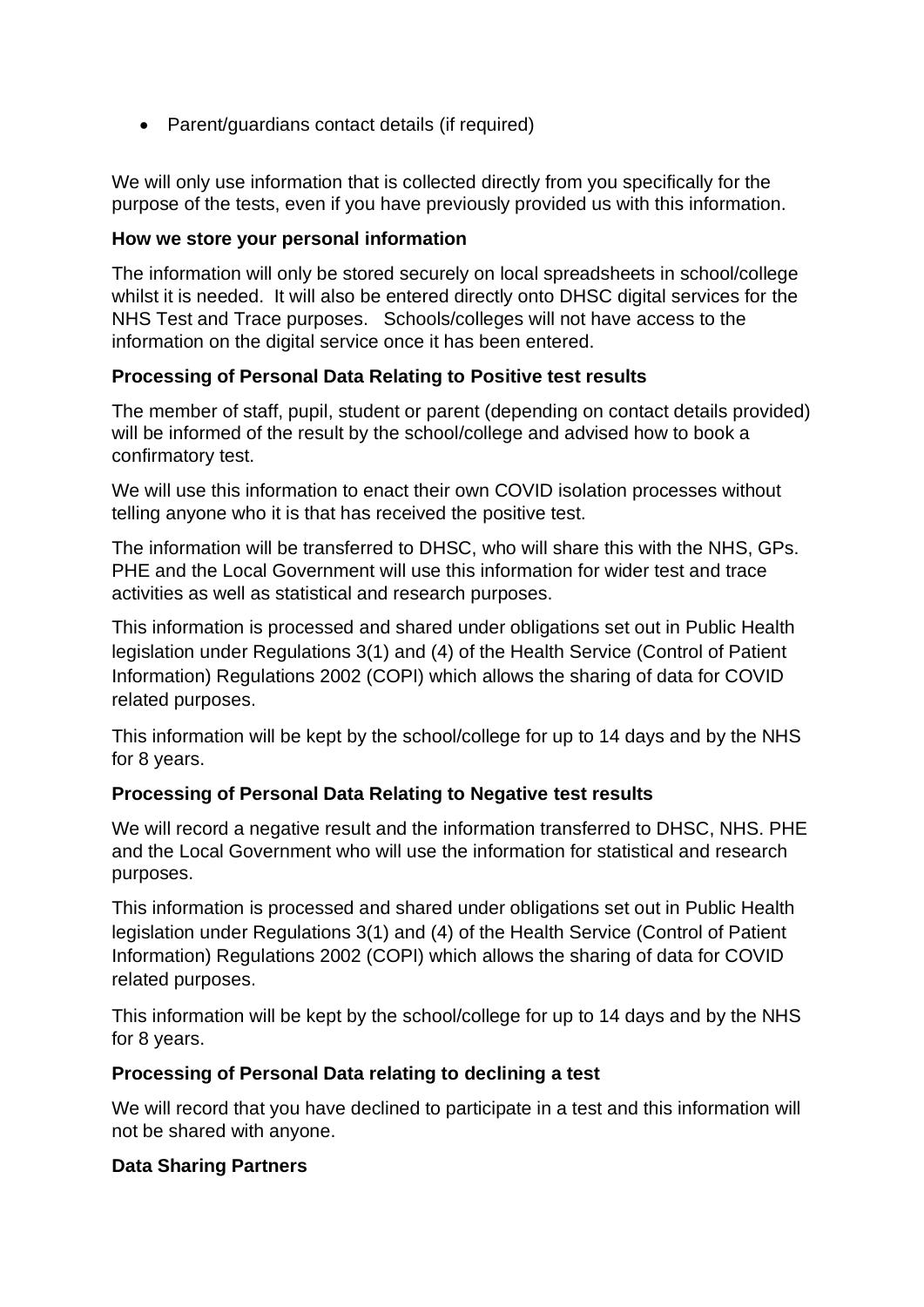The personal data associated with test results will be shared with

- DHSC, NHS, PHE to ensure that they can undertake the necessary Test and Trace activities and to conduct research and compile statistic about Coronavirus.
- Your GP to maintain your medical records and to offer support and guidance as necessary
- Local Government to undertake local public health duties and to record and analyse local spreads.

#### **Your Rights**

Under data protection law, you have rights including:

**Your right of access** - You have the right to ask us for copies of your personal information.

**Your right to rectification** - You have the right to ask us to rectify personal information you think is inaccurate. You also have the right to ask us to complete information you think is incomplete.

**Your right to erasure** - You have the right to ask us to erase your personal information in certain circumstances.

**Your right to restriction of processing** - You have the right to ask us to restrict the processing of your personal information in certain circumstances.

**Your right to object to processing** - You have the the right to object to the processing of your personal information in certain circumstances.

**Your right to data portability** - You have the right to ask that we transfer the personal information you gave us to another organisation, or to you, in certain circumstances.

You are not required to pay any charge for exercising your rights. If you make a request, we have one month to respond to you.

Please contact us at [insert email address, phone number and or postal address of school / college's DPO] if you wish to make a request.

#### **How to complain**

If you have any concerns about our use of your personal information, you can make a complaint to us at [Insert your organisation's contact details for data protection queries].

You can also complain to the ICO if you are unhappy with how we have used your data.

The ICO's address:

Information Commissioner's Office Wycliffe House Water Lane Wilmslow